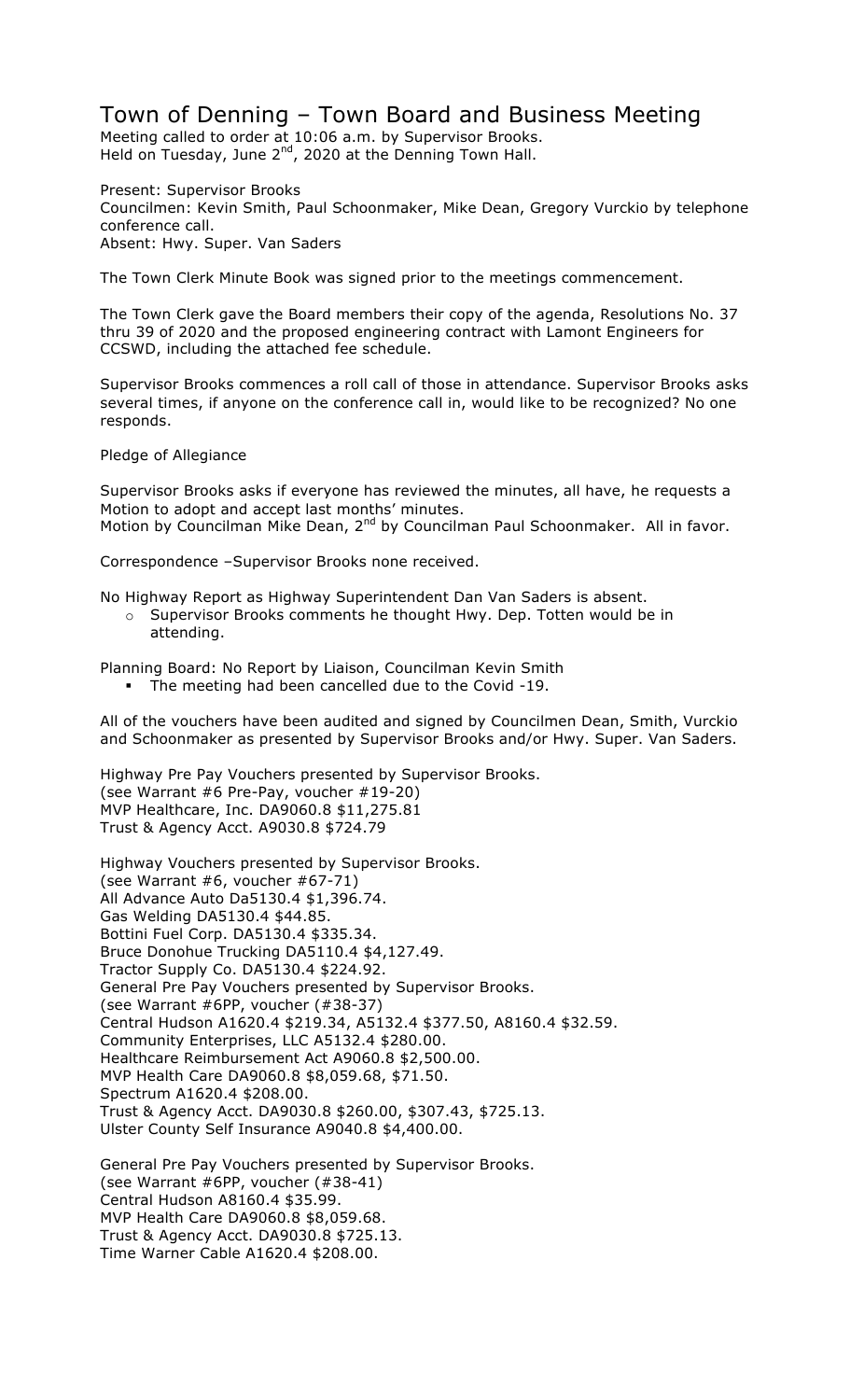General Vouchers, presented by Supervisor Brooks. (see Warrant #6, vouchers (79-92) Bottini Fuel Corp. A5132.4 \$357.49 Central Hudson A1620.4 \$255.09, A5132.4 \$352.85. Country Flowers A1620.4 \$49.34. Eagle Fire & Safety A1620.4 \$17.85, A5132.4 \$293.05. William Geelan A1355.4 \$75.00. Gnome Home Inc. A1410.4 \$36.75, A1355.4 \$70.00, A8160.4 \$15.00, A1010.4 \$30.00. Carl Landon A1460.4 \$191.55. Nancy Parrow A1355.4 \$75.00 Quill Inc. A1110.4 \$129.95, A5132.4 \$227.21, \$107.87, A1620.4 \$82.06, \$42.76. Michael Sommer A1355.4 \$503.96. Casey Witthohn A1355.4 \$75.00. WLG A1620.4 \$165.00.

Resolution No. 37 of 2020 read by Supervisor Brooks. **WHEREAS** New York State General Municipal Law Sections 103 and 104-4 permit the pre-audit function of vouchers, as a form of internal controls in the checking of claims and supporting documentation. And

**WHEREAS** the Sections 118 and 119 of New York State Municipal Law also authorize the auditing authority to approve of Said vouchers. AND

**WHEREAS** the Office of the New York State Comptroller Division of Local Governments and Accountability: Budgets and Finances also approves of this method.

**NOW THEREFORE BE IT RESOLVED** that the Town of Denning Town Board **HEREBY** approves of and authorizes payment of the following Warrants:

Highway Fund Warrant No. 6 Prep Pay Voucher #19-20.

Highway Fund Warrant No. 6 Voucher #67-71.

General Fund Pre- Pay Warrant No. 6 Voucher #38-41.

General fund Warrant No. 6 Voucher #79-92.

**Whereupon**, the Resolution was put to a vote, and recorded as follows: Motion to adopt and approve by Councilman Paul Schoonmaker,

| 2 <sup>nd</sup> by Councilman Kevin Smith. | Roll Call Vote:                                      |     |
|--------------------------------------------|------------------------------------------------------|-----|
| Councilman Mike Dean AYE                   | Councilman Paul Schoonmaker AYE                      |     |
| Councilman Kevin Smith AYE                 | Councilman Gregory Vurckio                           | AYE |
| Supervisor David Brooks AYE                | Motion carried following a unanimous roll call vote. |     |

Supervisor Brooks calls for Judge Follender to begin. Supervisor Brooks requests that Judge Follender join in, as he requested to be put on the agenda, there is no response.

Supervisor Brooks opens a discussion on the proposed engineering contract with Lamont Engineers for the CCSWD.

Supervisor Brooks explains that Lamont knows the "District" and has already done work in the "District.". Brief discussion follows.

Supervisor Brooks requests a Motion to accept and approve of, the Lamont Engineering contract along with fee schedule.

**Whereupon**, the Resolution was put to a vote, and recorded as follows: Motion to adopt and approve by Councilman Mike Dean, 2<sup>nd</sup> by Councilman Paul Schoonmaker. Roll Call Vote: Councilman Mike Dean AYE Councilman Paul Schoonmaker AYE Councilman Kevin Smith AYE Councilman Gregory Vurckio AYE Supervisor David Brooks AYE Motion carried following a unanimous roll call vote.

Resolution No. 38 of 2020 read by Supervisor Brooks.

**WHEREAS** New York state Town Law § section 113 Authorizes the Town Board, by resolution, to transfer surplus monies, contingent appropriations and unexpended balances. And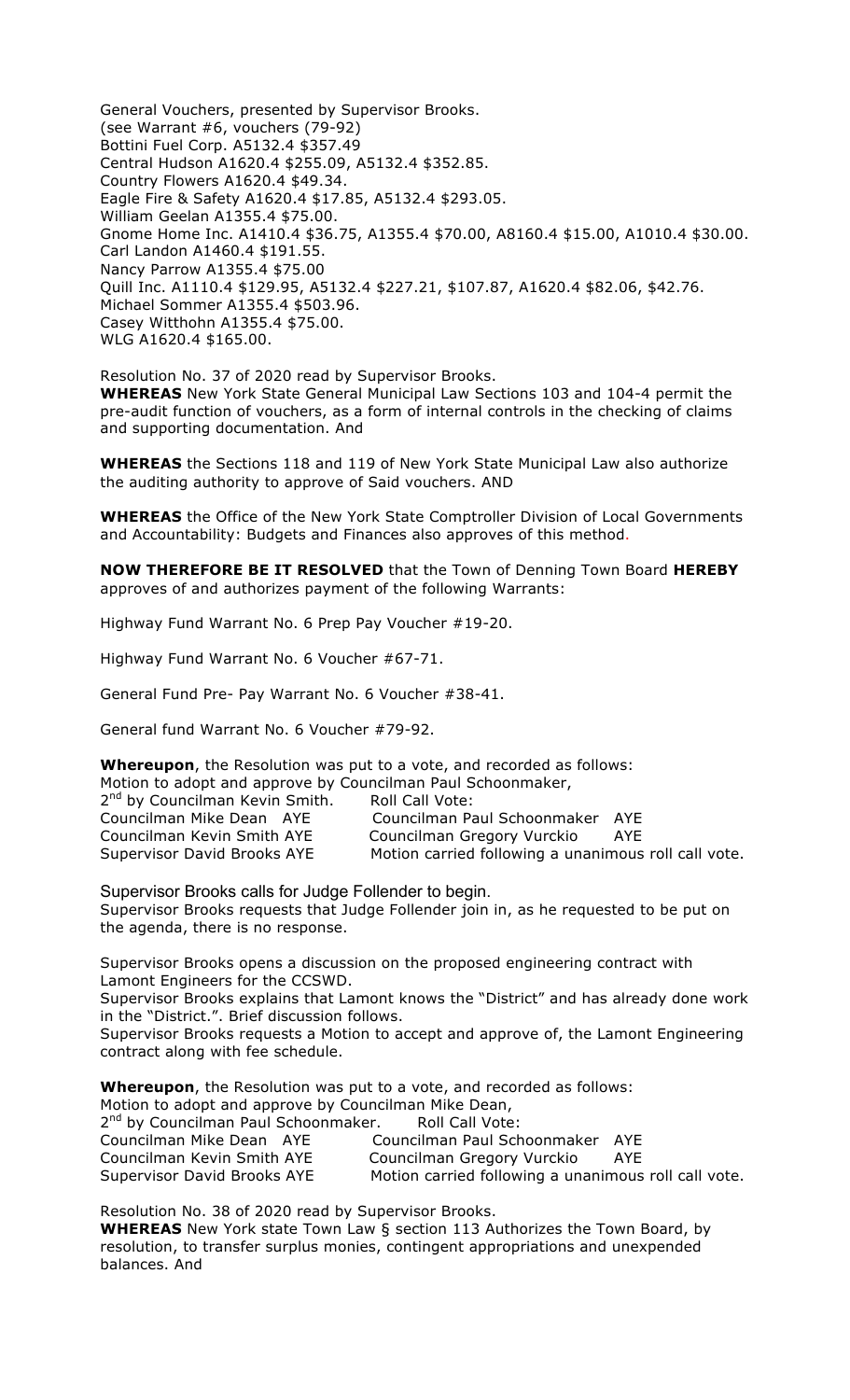**WHEREAS** the the Town of Denning Unallocated Insurance budget line is in need of a fiscal transfer.

**NOW THEREFORE BE IT RESOLVED** that the Town of Denning Town Board **HEREBY**  authorizes the Supervisor to perform the following Appropriation Codes transfer \$1,161.00 from Contingency A1990.4 to Unallocated insurance A1910.4.

Supervisor Brooks explains the increase is due to the added Cyber Security Policy and FEMA Flood Insurance increase.

**Whereupon**, the Resolution was put to a vote, and recorded as follows: Motion to adopt and approve by Councilman Kevin Smith, 2<sup>nd</sup> by Councilman Mike Dean. Roll Call Vote: Councilman Mike Dean AYE Councilman Paul Schoonmaker AYE Councilman Kevin Smith AYE Councilman Gregory Vurckio AYE

Supervisor David Brooks AYE Motion carried following a unanimous roll call vote.

Resolution No. 39 of 2020 read by Supervisor Brooks.

**WHEREAS** New York State Town Law § section 113 Authorizes the Town Board, by resolution, to transfer surplus monies, contingent appropriations and unexpended balances. And

**WHEREAS** the the Town of Denning has accepted a bid to build a storage building at the Town Highway Garage, for the storing of its equipment, which necessitates a budgetary transfer.

**NOW THEREFORE BE IT RESOLVED** that the Town of Denning Town Board **HEREBY** authorizes the Supervisor to perform the following Appropriation Codes transfer \$175,000.00 from Town of Denning's Unreserved Fund Balance to Garage Equipment & Capital A5132.2.

Supervisor Brooks informs the Board of the conference call with Auditor Lockhart, in which they reviewed the finances of the Town, including incoming revenue. He informs the Board of the Sales Tax just received as well as the Mortgage Tax monies received and states we are on track.

Supervisor Brooks reminds the Board of the DASNY Grant funding, which will not pay for the storage building, in full, but will be a "wash" for the generators and furnaces grant.

Supervisor Brooks informs the Board, included in the call was a discussion of the Reserved and Unreserved Fund Balance.

**Whereupon**, the Resolution was put to a vote, and recorded as follows:

Motion to adopt and approve by Councilman Mike Dean,

2<sup>nd</sup> by Councilman Paul Schoonmaker. Roll Call Vote:

| Councilman Mike Dean AYE           | Councilman Paul Schoonmaker AYE                      |     |
|------------------------------------|------------------------------------------------------|-----|
| Councilman Kevin Smith AYE         | Councilman Gregory Vurckio                           | AYE |
| <b>Supervisor David Brooks AYE</b> | Motion carried following a unanimous roll call vote. |     |

Supervisor Comments:

- Supervisor Brooks informs the Board of the painting of the R & R Transfer Station by new site attendant Mr. R. Lowe.
- Cost is between \$2,000.00 and \$2,500.00.
- He has called Frost Valley YMCA Director Mr. Jerry Huncosky to inquire as to the possibility of borrowing the lift, as rental for a month would by \$3,000.00.
- He has requested Mr. Lowe do the work when the Transfer Station is closed, so it is easier and safer for residents.
- Supervisor Brooks seeks approval for the project and the Town Board unanimously agrees.
- Discussion on the bottoms of the doors opened by Councilman Paul Schoonmaker. Supervisor Brooks will speak with Hwy. Super. Van Saders about using less salt or perhaps calcium under the doors.
- Councilman Vurckio suggests Mr. Lowe has a garbage can of salt and he can disperse as needed.
- Supervisor Brooks opens a discussion on the lack of a vapor barrier on the concrete, on the plans for the new storage building, he has been trying to contact Neil of Morton Builders, but has not had a response, commenting, he hopes he is not sick.
- Councilman Vurckio firmly states we have to have a vapor barrier.